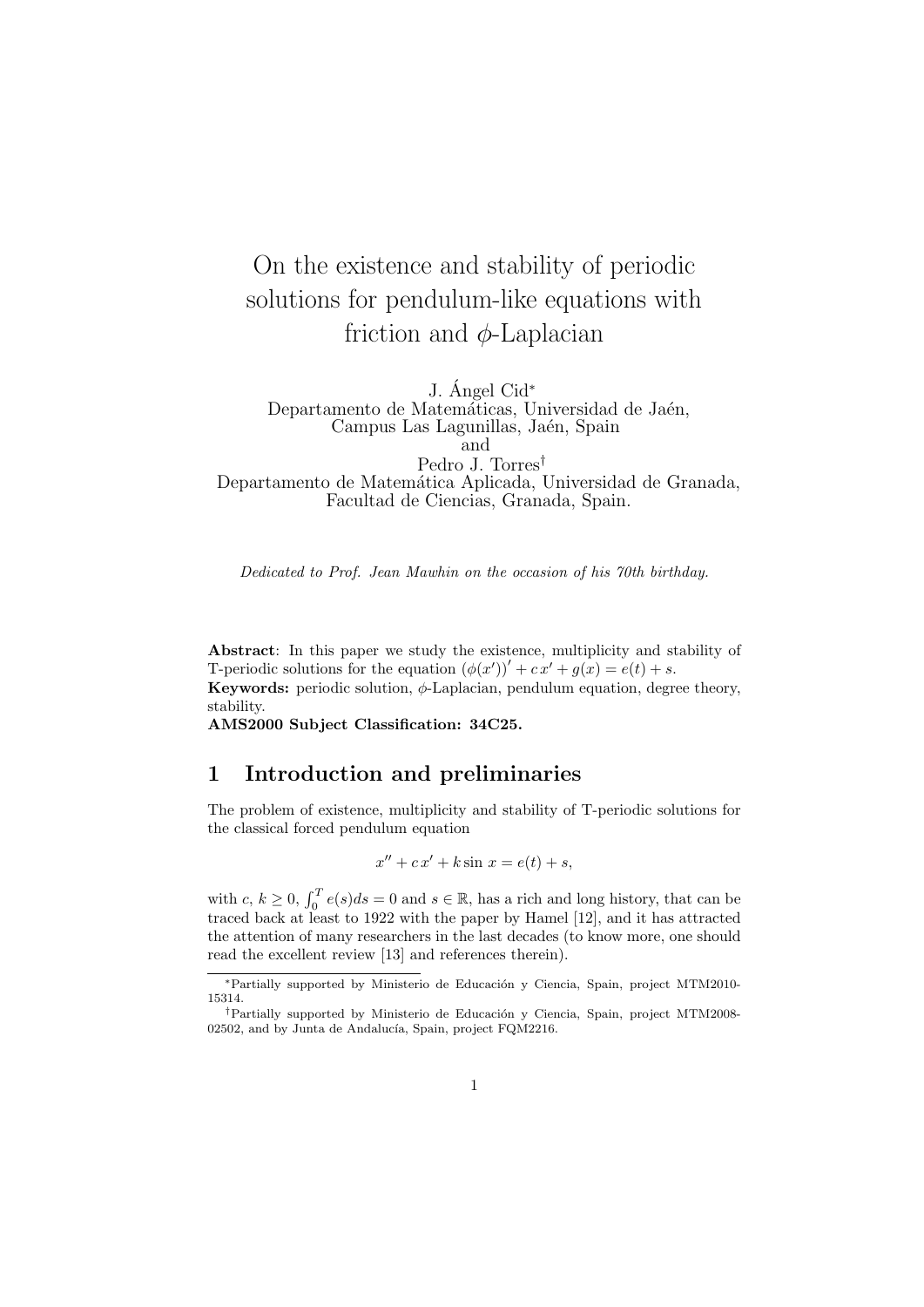More recently, the forced pendulum with relativistic effects

$$
\left(\frac{x'}{\sqrt{1 - \frac{x'^2}{v^2}}}\right)' + cx' + k\sin x = e(t),\tag{1.1}
$$

where  $v > 0$  is the speed of light in vacuum, has received some attention as a prototype of equation with singular  $\phi$ -laplacian (see the review [14] and also [2, 3, 4, 5, 6, 7]). In particular, for our purposes it is interesting to recall the main result in [20], which assert that for every T-periodic external force  $e(t)$  with mean value zero there exists a T-periodic solution provided that  $2 v T \leq 1$ . As explained in [20], this result means an essential difference between the relativistic and the newtonian  $(v = +\infty)$  case.

Equation (1.1) can be written as

$$
(\phi_r(x'))' + cx' + k \sin x = e(t),
$$

where  $\phi_r : ]-v, v[ \to \mathbb{R}$  is given by  $\phi_r(z) = \frac{z}{\sqrt{1-\frac{z^2}{v^2}}}$ , and then it fits into the class of  $\phi$ -Laplacian equations. We say that a  $\phi$ -Laplacian operator satisfying

 $(H1) \phi : ]-a, a[ \longrightarrow ]-b, b[$  is an increasing homeomorphism with  $\phi(0) = 0$  and  $0 < a, b < +\infty$ 

is *singular* when its domain is finite  $(a < +\infty)$  and on the contrary the operator is said regular. On the other hand we say that  $\phi$  is bounded if its range is bounded  $(b < +\infty)$  and unbounded in other case (see [3, 4, 5, 11]).

The results in [20] were extended in [21] to the pendulum-type equation

$$
(\phi(x'))' + h(x)x' + g(x) = e(t) + s,
$$
\n(1.2)

with a Liénard term and a general  $\phi$ -Laplacian. The main goal in [21] is to ensure that the set  $I_e$  of mean values s for which  $(1.2)$  has a T-periodic solution is a proper interval, which it is known as the nondegeneracy problem. For related results see [2].

In this paper we deal with the  $\phi$ -Laplacian pendulum-type equation

$$
(\phi(x'))' + cx' + g(x) = e(t) + s.
$$
\n(1.3)

In Section 2 we improve the results of [21] for the particular case  $h(x) = c$  and based on the Leray-Schauder degree we give also alternative conditions to ensure the nondegeneracy of  $(1.3)$ . In Section 3 we study the stability of the T-periodic solutions previously obtained and finally in Section 4 we give some applications to pendulum equations. We would like to remark that up to our knowledge the stability results presented in this paper are the first ones available in the literature in the framework of  $\phi$ -Laplacian equations, and can be seen as natural extensions of the classical stability conditions [8, 17, 18, 19] for the newtonian equation.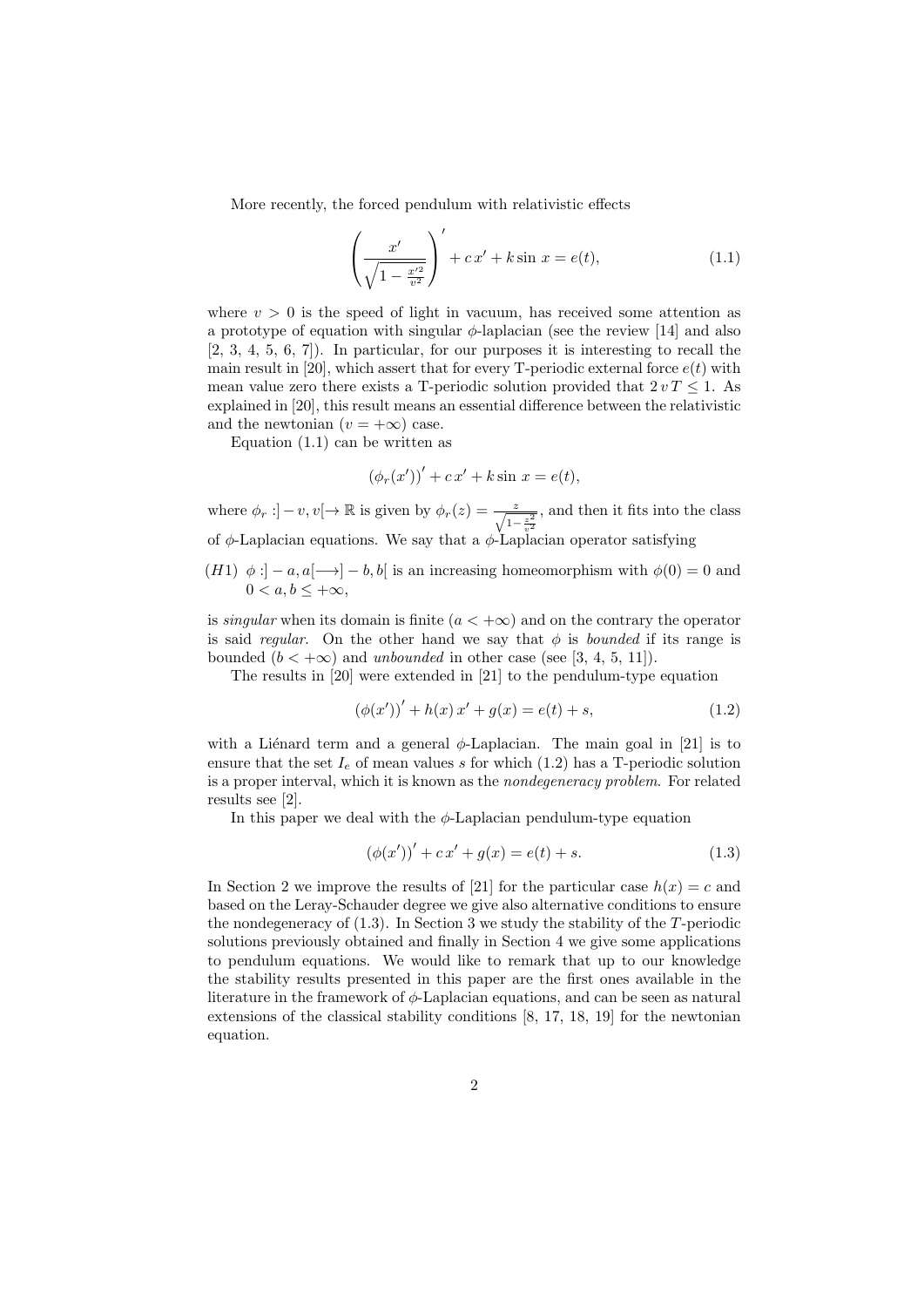Let us introduce some notation. Let  $C_T$  be the Banach space of the  $T$ periodic and continuous functions. The space  $C_T$  can be decomposed as  $C_T$  =  $\mathbb{R} \oplus \tilde{C}_T$  where  $\tilde{C}_T$  is the space of the T-periodic and continuous functions with zero mean value.

We will reduce the search for  $T$ -periodic solutions of  $(1.3)$  to find a fixed point for a suitable operator (see [21, Section 2] for the complete details). We shall assume the existence of two real numbers  $R_1 < R_2$  such that

 $(H2^+)$   $g \in C^1([R_1, R_2])$  and  $g'(x) > 0$  for all  $x \in [R_1, R_2]$ ,

From now on, for  $e \in \tilde{C}_T$  we will use the T-periodic function

$$
E(t) = \int_0^t e(\tau) d\tau,
$$

and we will denote

$$
\delta(E) = \max_{t \in [0,T]} E(t) - \min_{t \in [0,T]} E(t).
$$

For each  $s \in ]g(R_1), g(R_2)]$  consider the closed, convex and nonempty set

$$
K = \{ y \in \tilde{C}_T : y(t) \in [g(R_1) - s, g(R_2) - s] \},\
$$

the operator

$$
F[y](t) = \int_0^t y(\tau)d\tau - E(t) + cg^{-1}(y+s),
$$

for each  $y \in K$ , and the constants

$$
A \equiv T(g(R_1) - s) - \max_{t \in [0,T]} E(t) + cR_1,
$$
  

$$
B \equiv T(g(R_2) - s) - \min_{t \in [0,T]} E(t) + cR_2.
$$

Clearly, for each  $y \in K$  we have

$$
A\leq \min_{t\in[0,T]}F[y](t)\leq \max_{t\in[0,T]}F[y](t)\leq B.
$$

**Proposition 1** [21, Section 2] Suppose that there exist real numbers  $R_1 < R_2$ such that  $(H2^+)$  holds and  $B - A < b$  (this condition is trivially satisfied whenever  $\phi$  is unbounded, i.e.  $b = +\infty$ ). Then for any  $y \in K$ , there exists a unique choice of  $C_y, D_y$  (depending continuously on y) such that

$$
\mathcal{T}[y](t) \equiv \int_0^t g'(g^{-1}(y+s))\phi^{-1}(-F[y](t) + C_y) ds + D_y \in \tilde{C}_T.
$$
 (1.4)

Moreover,  $C_y \in [A, B]$ , the operator  $\mathcal{T}: K \to \tilde{C}_T$  is completely continuous and if  $y \in K$  is a fixed point of  $\mathcal T$  then  $x = g^{-1}(y + s)$  is a T-periodic solution of  $(1.3).$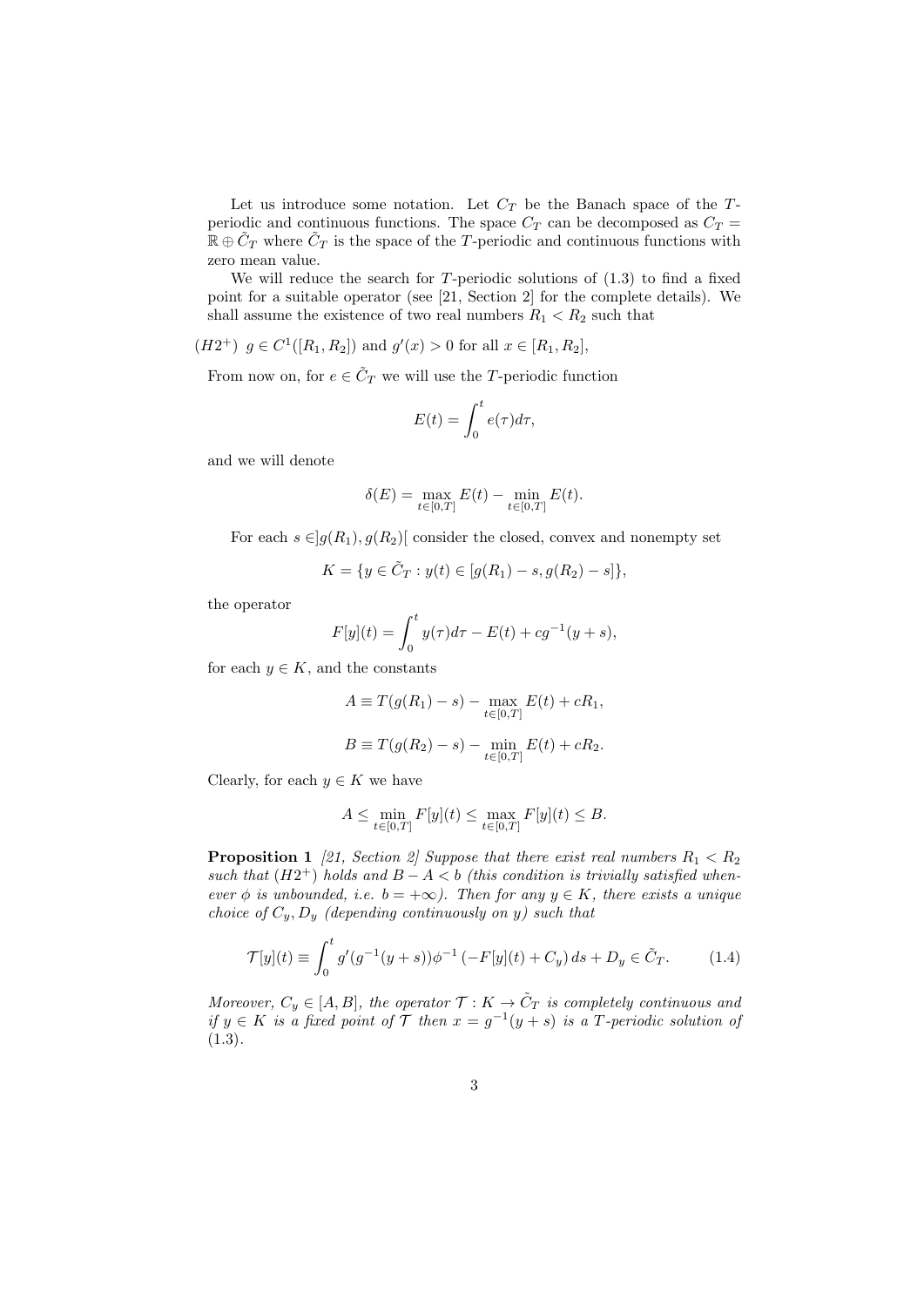Note that under the reciprocal assumption

$$
(H2^{-})
$$
  $g \in C^{1}([R_1, R_2])$  and  $g'(x) < 0$  for all  $x \in [R_1, R_2]$ .

an analogous fixed point problem can be formulated, with the evident changes. In this case, the set is

$$
K = \{ y \in \tilde{C}_T : y(t) \in [g(R_2) - s, g(R_1) - s] \},\
$$

and the involved constants are

$$
\widehat{A} \equiv T(g(R_2) - s) - \max_{t \in [0, T]} E(t) + cR_1,
$$
  

$$
\widehat{B} \equiv T(g(R_1) - s) - \min_{t \in [0, T]} E(t) + cR_2.
$$

## 2 Existence results

**Theorem 1** Let us assume (H1),  $c \geq 0$ ,  $e \in \tilde{C}_T$  and that there exist real numbers  $R_1 \, < R_2$  such that  $(H2^+)$  holds and  $B-A \, < b$  (this condition is trivially satisfied whenever  $\phi$  is unbounded, i.e.  $b = +\infty$ ).

The following conclusions hold:

 $(I)$  If

$$
L_1 := \frac{T}{2} \max_{x \in [R_1, R_2]} |g'(x)| \phi^{-1}(B - A) \le |g(R_2) - g(R_1)|,
$$

then, for every

$$
s \in \left[ g(R_1) + \frac{L_1}{2}, g(R_2) - \frac{L_1}{2} \right],
$$

there exists at least one  $T$ -periodic solution of equation  $(1.3)$  belonging to  $[R_1, R_2]$ .

(II) If  $c > 0$  and

$$
L_2 := \frac{2\delta(E) + T|g(R_2) - g(R_1)|}{c} \le R_2 - R_1,
$$

then, for every

$$
s \in \left[ g\left(R_1 + \frac{L_2}{2}\right), g\left(R_2 - \frac{L_2}{2}\right) \right],
$$

there exists at least one  $T$ -periodic solution of equation  $(1.3)$  belonging to  $[R_1, R_2].$ 

Note that  $B - A$  does not depend on s, more concretely,

$$
B - A = T(g(R_2) - g(R_1)) + \delta(E) + c(R_2 - R_1).
$$

**Proof.** By Proposition 1 it is enough to prove the existence of a fixed point in  $K$ for operator  $\mathcal T$ . The existence of such fixed point is an immediate consequence of the basic properties of the Leray-Schauder degree and the following a priori estimates for the solutions of the equation  $y = \lambda \mathcal{T} y$ ,  $\lambda \in (0, 1)$ .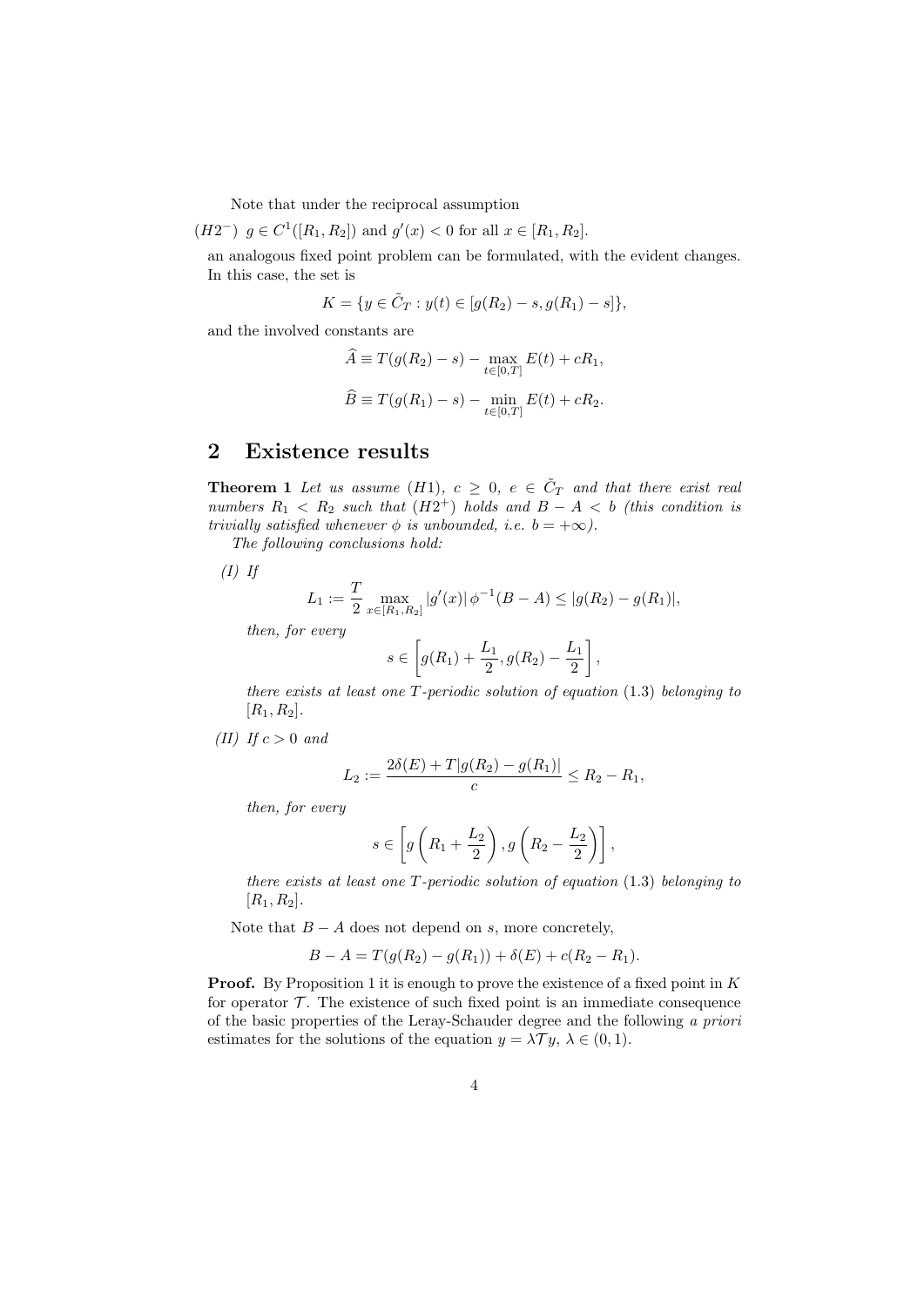Case (I).- If  $y = \lambda \mathcal{T}y$  then y has mean value zero,  $y(0) = y(T)$  and  $||y'||_{\infty}$  $\max_{x \in [R_1, R_2]} |g'(x)| \phi^{-1}(B-A)$ . Therefore by [16, Chapter XV, Theorem 3] we obtain that

$$
||y||_{\infty}<\frac{T\max\limits_{x\in[R_{1},R_{2}]}|g'(x)|\,\phi^{-1}(B-A)}{4},
$$

and by using the condition over s,

$$
g(R_1) - s < y(t) < g(R_2) - s
$$

for all  $t \in [0, T]$ . Therefore  $y \in int(K)$ .

Case (II).- If  $y = \lambda \mathcal{T}y$  then y is a T-periodic solution of the differential equation

$$
\phi\left(\frac{y'}{\lambda g'(g^{-1}(y+s))}\right)' + c\frac{y'}{g'(g^{-1}(y+s))} + y(t) = e(t).
$$

Integrating between two points  $t_1$  and  $t_2$  where y attains its maximum and minimum with  $0 < t_2 - t_1 < T/2$ , we obtain

$$
c(g^{-1}(y(t_2) + s) - g^{-1}(y(t_1) + s)) = \int_{t_1}^{t_2} e(s)ds - \int_{t_1}^{t_2} y(s)ds,
$$

and therefore

$$
\max_{t \in [0,T]} g^{-1}(y(t) + s) - \min_{t \in [0,T]} g^{-1}(y(t) + s) < \frac{\delta(E) + \frac{T}{2}|g(R_2) - g(R_1)|}{c}
$$

Taking into account that  $y$  vanishes at some point (because it has mean value zero) and the condition over s, we deduce from the above inequality that

$$
R_1 < g^{-1}(y(t) + s) < R_2
$$

for all  $t \in [0, T]$ , which imply that  $g(R_1) - s < y(t) < g(R_2) - s$  and thus  $y \in int(K)$ .

**Remark 1** Note that the previous theorem remains true if  $e \in \tilde{L}^1[0,T]$ . So, part (I) of Theorem 1 improves Theorems 1 and 5 in [21] when  $h(x) = c$ .

On the other hand, we point out that the estimate of part  $(II)$  implies that problem  $(1.3)$  has always a T-periodic solution for high values of the friction coefficient c.

If we assume  $(H2^{-})$  instead of  $(H2^{+})$  then we obtain a completely analogous theorem with the obvious changes. Combining both type of results will be the key to obtain multiplicity results.

**Theorem 2** Let us assume (H1),  $c \geq 0$ ,  $e \in \tilde{C}_T$  and that there exist real numbers  $R_1 < R_2$  such that  $(H2^-)$  holds and  $\widehat{B} - \widehat{A} < b$  (this condition is trivially satisfied whenever  $\phi$  is unbounded, i.e.  $b = +\infty$ ).

The following conclusions hold: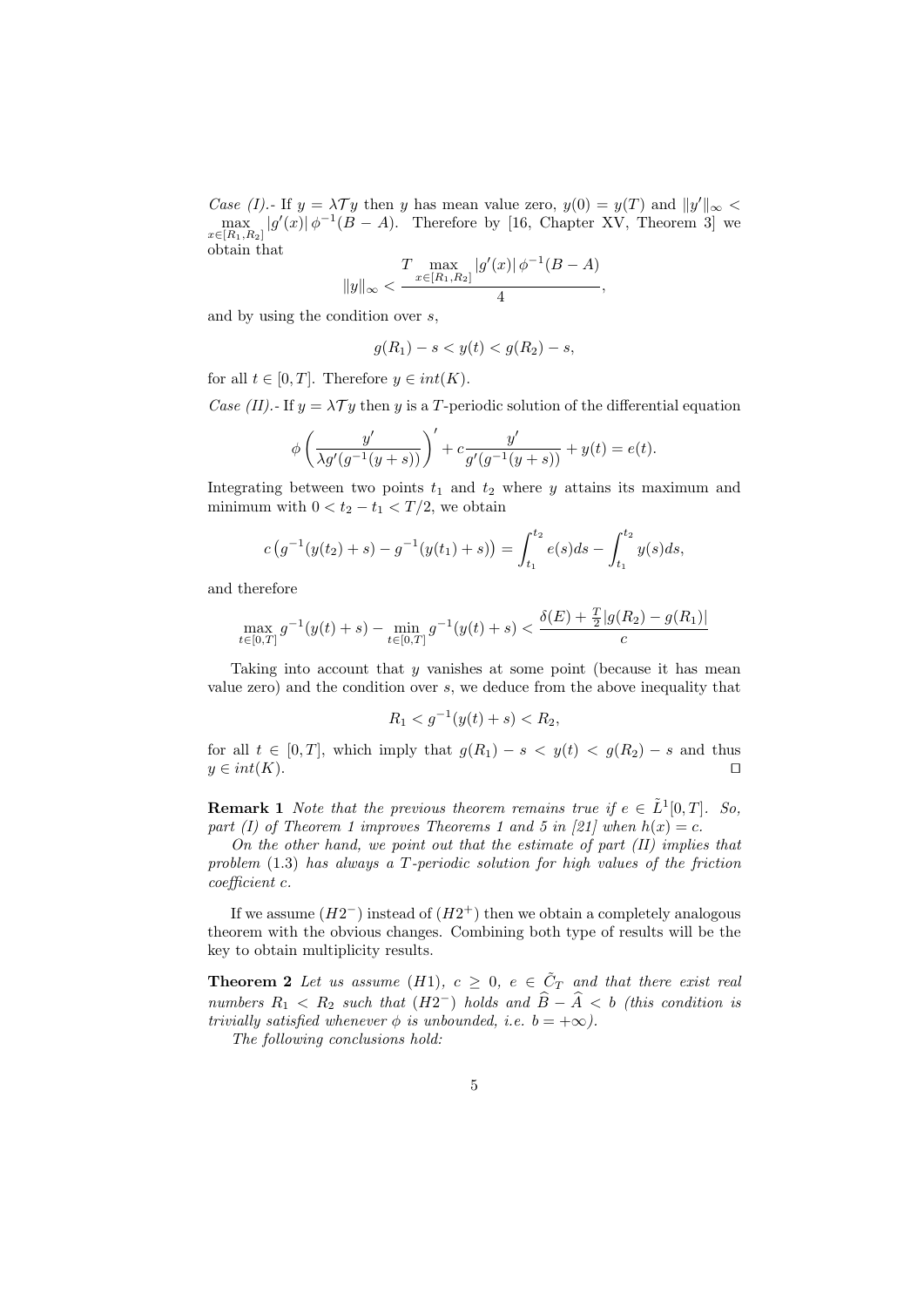$(I)$  If

$$
\widehat{L_1} := \frac{T}{2} \max_{x \in [R_1, R_2]} |g'(x)| \phi^{-1}(\widehat{B} - \widehat{A}) \le |g(R_2) - g(R_1)|,
$$

then, for every

$$
s \in \left[g(R_1) + \frac{\widehat{L_1}}{2}, g(R_2) - \frac{\widehat{L_1}}{2}\right],
$$

there exists at least one  $T$ -periodic solution of equation  $(1.3)$  belonging to  $[R_1, R_2].$ 

(II) If  $c > 0$  and

$$
\widehat{L_2} := \frac{2\delta(E) + T|g(R_2) - g(R_1)|}{c} < R_2 - R_1,
$$

then, for every

$$
s \in \left[ g\left(R_2 - \frac{\widehat{L_2}}{2}\right), g\left(R_1 + \frac{\widehat{L_2}}{2}\right) \right],
$$

there exists at least one T-periodic solution of equation (1.3) belonging to  $[R_1, R_2].$ 

## 3 Stability results

The aim of this section is to investigate the stability of the periodic solutions of (1.3) found in the previous section. We point out that the stability of a relativistic oscillator (without damping) has been studied in the recent paper [10].

Let us denote  $\psi \equiv \phi^{-1}$ . We shall assume

(H3)  $\psi \in C^1([-b,b[) \text{ and } \psi'(x) \neq 0 \text{ for all } x \in ]-b,b[$ .

Equation (1.3) is equivalent to the first order system

$$
\begin{cases}\nx' = \psi(y), \\
y' = -c\psi(y) - g(x) + e(t) + s.\n\end{cases}
$$
\n(3.5)

If  $x_0(t)$  is a T-periodic solution of (1.3) we shall understand its stability like the stability of  $(x_0(t), \phi(x'_0(t)))$  as a T-periodic solution of  $(3.5)$  (see [1] for the standard notion of stability of first order systems). The corresponding variational system is

$$
\begin{pmatrix} x' \\ y' \end{pmatrix} = \begin{pmatrix} 0 & \psi'(\phi(x'_0(t))) \\ -g'(x_0(t)) & -c \psi'(\phi(x'_0(t))) \end{pmatrix} \begin{pmatrix} x \\ y \end{pmatrix},
$$

that can be rewritten into the single equation

$$
\left(\frac{x'}{\psi'(\phi(x'_0(t)))}\right)' + cx' + g'(x_0(t))x = 0.
$$
\n(3.6)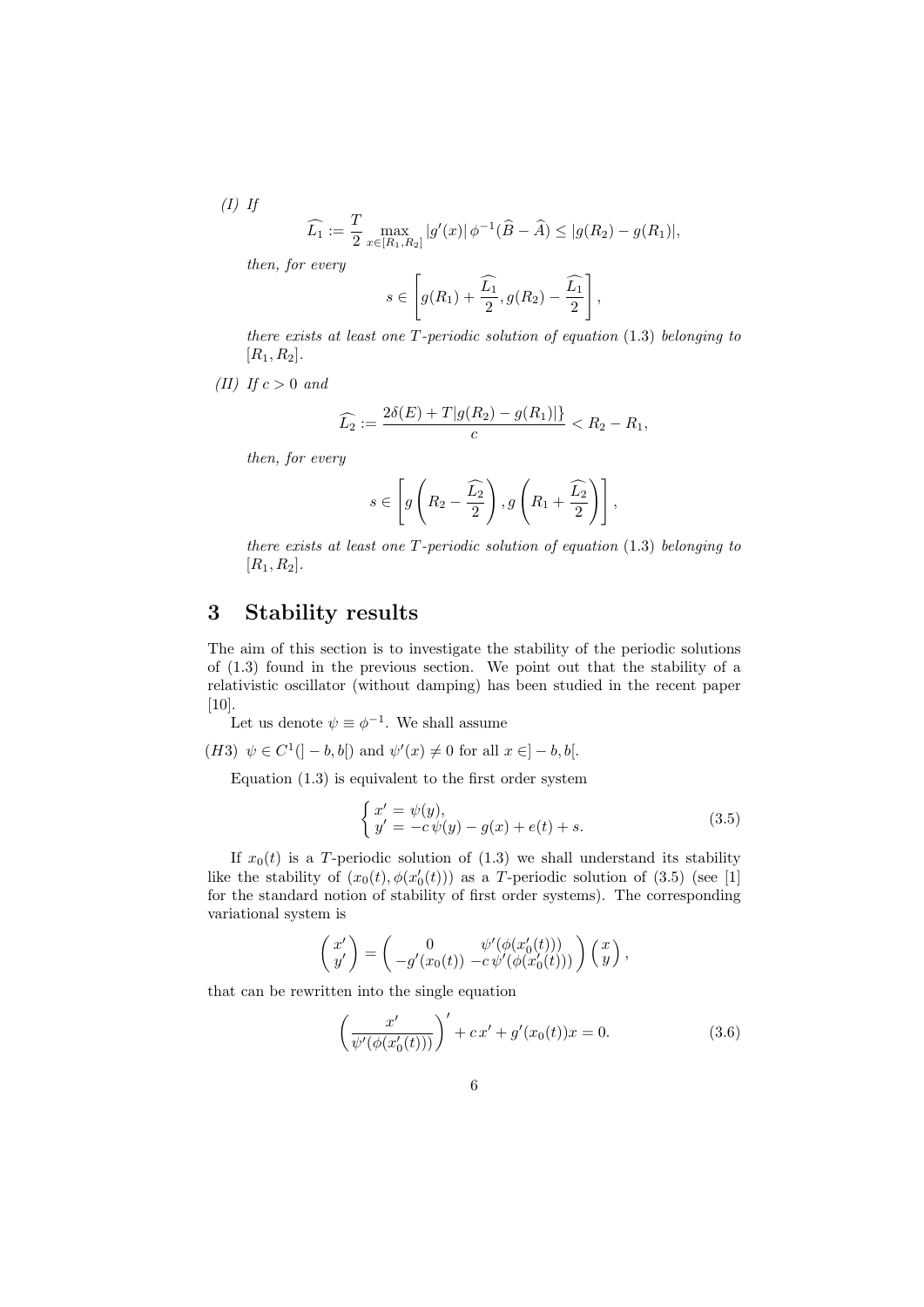Now, the time rescaling  $t(\tau)$  defined implicitly by

$$
\tau = \int_0^t \psi'(\phi(x'_0(s)))ds,\tag{3.7}
$$

leads to the  $T^*$  – periodic linear equation

$$
x'' + cx' + \frac{g'(x_0(t(\tau)))}{\psi'(\phi(x'_0(t(\tau))))}x = 0,
$$
\n(3.8)

where

$$
T^* = \int_0^T \psi'(\phi(x'_0(s)))ds.
$$

Evidently, the time rescalling does not affect to the stability character of (3.6). Now, we use a known connection between the index of a periodic solution and its stability developed by Ortega in [19] (see also [17, 18, 9]). Here,  $\gamma_{2T*}$ refers to the associated index of period  $2T^*$ , that can be computed as  $\gamma_{2T*} =$  $\text{sing}(1-\mu_1^2)(1-\mu_2^2)$ , where  $\mu_1, \mu_2$  are the characteristic multipliers of (3.8) (see the cited references for further details).

**Lemma 1** Let us assume (H1), (H3),  $c > 0$ , g is a continuously differentiable function and  $e \in \tilde{C}_T$ . Suppose moreover that  $x_0(t)$  is a T-periodic solution of (1.3). If the unique solution of (3.8) with period  $2T^*$  is the trivial one, then

 $x(t)$  is asymptotically stable [resp. unstable]  $\iff \gamma_{2T*} = 1$ [resp. -1]

**Proof.** It is a direct consequence of [19, Proposition 2.1].  $\Box$ 

**Remark 2** We point out that every solution of (3.8) with period 
$$
T^*
$$
 has also period  $2T^*$ . So the assumption of Lemma 1 prevents also the existence of non-trivial  $T^*$ -periodic solutions for (3.8).

The following result provides explicit conditions that avoid the existence of non-trivial  $2T^*$ -periodic solutions. Such results are well-known in this context, so instead of a complete proof we will give the adequate references. From now on, given  $f, g \in C_T$  we write  $f \prec g$  if  $f(t) \leq g(t)$  for all t and the inequality is strict in a set of positive measure.

**Lemma 2** Let us assume  $c > 0$ ,  $\alpha \in C_{T^*}$  and consider the linear differential equation

$$
x'' + cx' + \alpha(t)x = 0.
$$
\n
$$
(3.9)
$$

If one of the followings conditions holds

- (i)  $\alpha(t) \prec 0$  for a.e.  $t \in [0, T^*],$
- (*ii*)  $0 \prec \alpha(t) \prec (\frac{\pi}{T^*})^2 + \frac{c^2}{4}$  $\frac{c^2}{4}$  for a.e.  $t \in [0, T^*],$

then the unique solution of (3.9) which has period  $2T^*$  is the trivial one.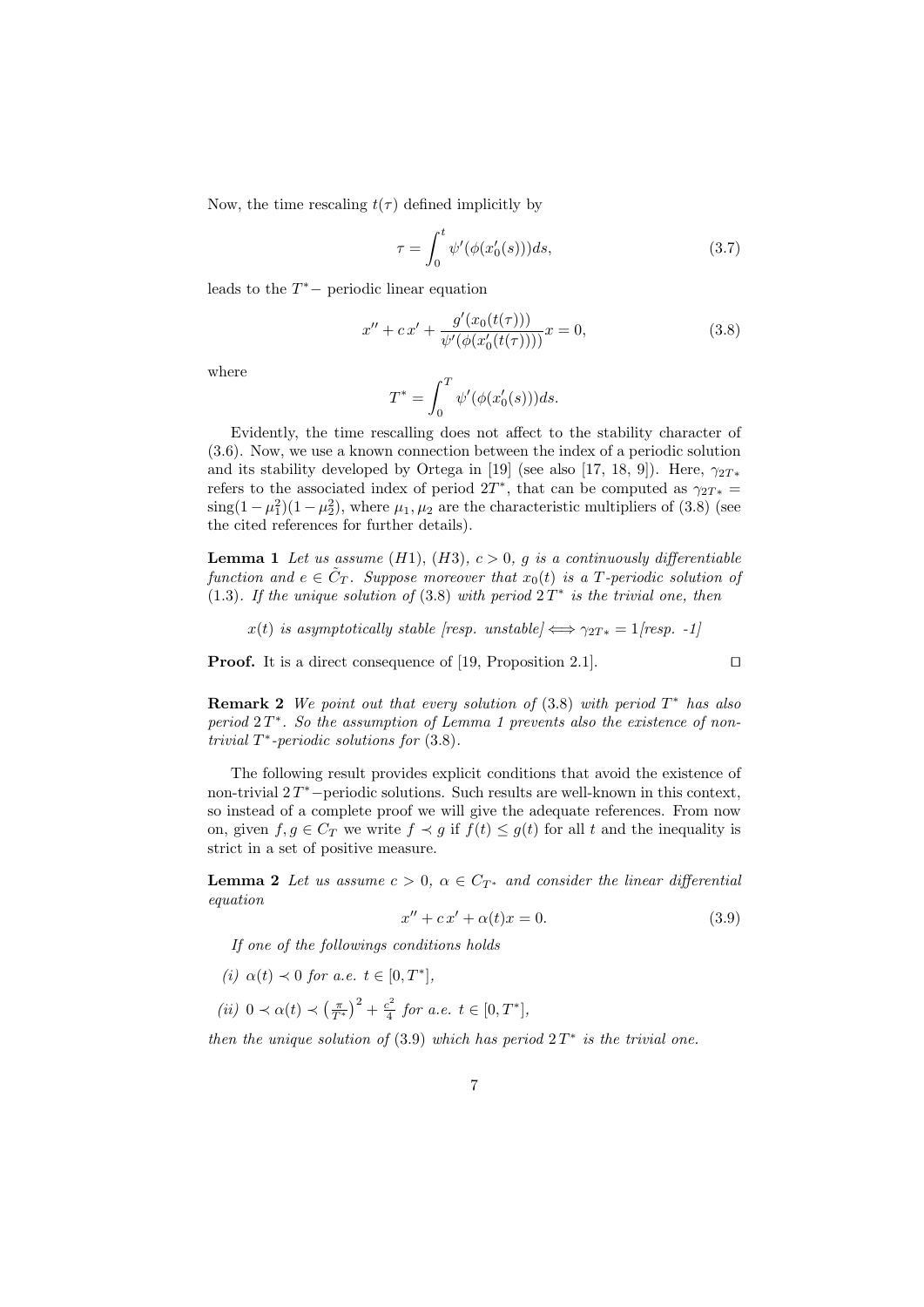**Proof.** In the case (i), the Sturm comparison Theorem implies that a possible nontrivial 2T ∗ -periodic solution has constant sign, then you get a contradiction by integrating (3.9) over a period. Let us consider the case (ii). By contradiction, if  $x(t)$  is a 2T<sup>\*</sup>-periodic solution then  $y(t) = x(t + T) - x(t)$  is a skewperiodic solution. Then, [19, Lemma 2.2] implies that  $y(t) \equiv 0$ , that is,  $x(t)$ should be  $T^*$ -periodic. Now, [9, Lemma 2.3] implies that  $x(t) \equiv 0$ .

**Proposition 2** Assume  $c > 0$ . Then the periodic solution provided by Theorem 2 is always unstable.

**Proof.** By  $(H2^-)$  the equation  $(3.8)$  satisfies condition  $(i)$  in Lemma 2. Moreover an homotopy argument shows that the index  $\gamma_{2T^*}$  of the origin as a  $2T^*$ periodic solution of equation (3.8) is  $\gamma = -1$ . So by Lemma 1 the periodic solution is unstable.  $\Box$ 

**Proposition 3** Assume  $c > 0$ . If the periodic solution  $x_0$  provided by Theorem 1 satisfies the condition

$$
\frac{g'(x_0(t))}{\psi'(\phi(x'_0(t)))} \prec \left(\frac{\pi}{T^*}\right)^2 + \frac{c^2}{4} \qquad \text{for a.e. } t \in [0, T],
$$
 (3.10)

then it is asymptotically stable.

**Proof.** By  $(H2^+)$  and  $(3.10)$  the equation  $(3.8)$  satisfies condition  $(ii)$  in Lemma 2 and an homotopy argument show that the index of the origin as a  $2T^*$  periodic solution of equation (3.8) is 1. Then its asymptotical stability is a direct consequence of Lemma 1.  $\hfill \Box$ 

In the following results, some concrete conditions for stability are provided.

**Corollary 1** Under the conditions of Theorem 1, if  $R_1, R_2, c$  satisfy

$$
\frac{\max\limits_{x \in [R_1, R_2]} g'(x)}{\min\limits_{|x| \leq B-A} \psi'(x)} < \left(\frac{\pi}{T \max\limits_{|x| \leq B-A} \psi'(x)}\right)^2 + \frac{c^2}{4},\tag{3.11}
$$

then the T-periodic solution is asymptotically stable.

**Proof.** If  $x_0$  is the T-periodic solution provided by Theorem 1 then  $x_0$  =  $g^{-1}(y_0 + s)$  where  $y_0 \in K$  is a fixed point of operator  $\mathcal T$  given by (1.4). Then, one has the bound  $\|\phi(x'_0)\|_{\infty} \leq B - A$ . Hence,

$$
T^* \le T \max_{|x| \le B-A} \psi'(x)
$$

and  $(3.10)$  follows easily from  $(3.11)$ .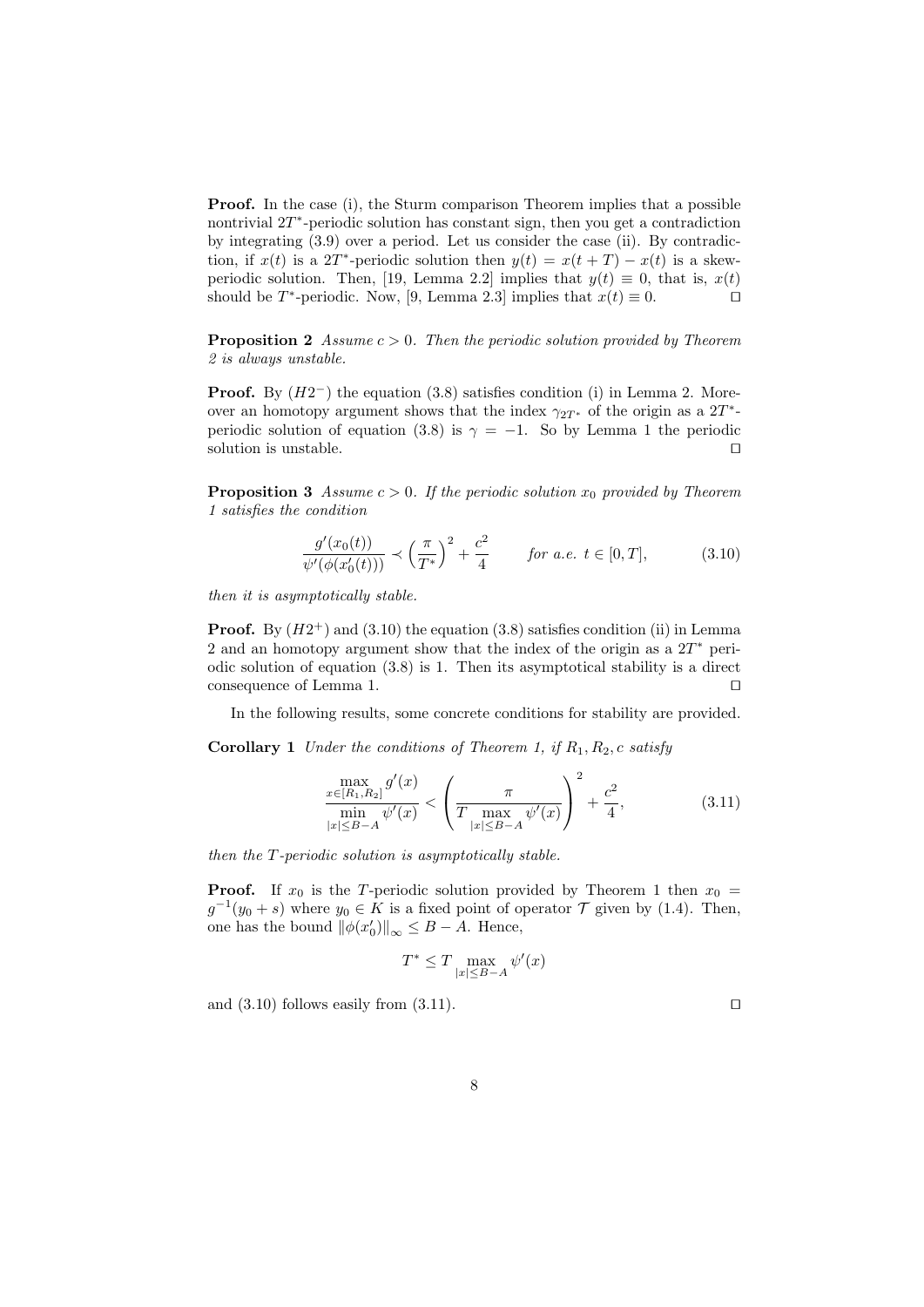**Corollary 2** Let us define the constant  $M = T \max\{|g(R_1)|, |g(R_2)|\} + ||e||_2$ T. On the conditions of Theorem 1, if

$$
\frac{\max\limits_{x \in [R_1, R_2]} g'(x)}{\min\limits_{|x| \le M} \psi'(x)} < \left(\frac{\pi}{T \max\limits_{|x| \le M} \psi'(x)}\right)^2 + \frac{c^2}{4},\tag{3.12}
$$

then the T-periodic solution is asymptotically stable.

**Proof.** The proof is analogous by using in this case the bound  $\|\phi(x'_0)\|_{\infty} \leq M$ , which we are going to justify in the following. Multiplying (1.3) by  $\phi(x'_0)$ ' and integrating over  $[0, T]$  one gets

$$
\left\| \phi(x'_0)' \right\|_2^2 \le \left( \sqrt{T} \max \{ |g(R_1)| \, , |g(R_2)| \} + \|e\|_2 \right) \left\| \phi(x'_0)' \right\|_2
$$

by Cauchy-Schwarz inequality and  $(H2^+)$ . Hence,

$$
\|\phi(x'_0)'\|_2 \le \sqrt{T} \max\{|g(R_1)|, |g(R_2)|\} + \|e\|_2.
$$

If  $\tilde{t}$  is such that  $x'_0(\tilde{t}) = 0$ , then

$$
|\phi(x'_0(t))| = \left| \int_{\tilde{t}}^t \phi(x'_0)' \right| \le ||\phi(x'_0)'||_1 \le \sqrt{T} ||\phi(x'_0)'||_2 \le M
$$
  
for all  $t$ , as required.  $\Box$ 

**Remark 3** For the pendulum equation  $x'' + cx' + k \sin x = e(t) + s$  both conditions of Corollaries 1 and 2 reduce to

$$
0 < k < \left(\frac{\pi}{T}\right)^2 + \frac{c^2}{4},\tag{3.13}
$$

which it is the classical condition derived by Ortega in [19] for the newtonian case.

## 4 Some applications to  $\phi$ -Laplacian pendulum equations

Since part (I) of Theorems 1 and 2 provides similar results as in [21] (but with a better estimate) we focus our attention in this section to the results provided by part (II) of Theorems 1 and 2 on the  $\phi$ -Laplacian pendulum equation

$$
(\phi(x'))' + cx' + k\sin x = e(t) + s.
$$
 (4.14)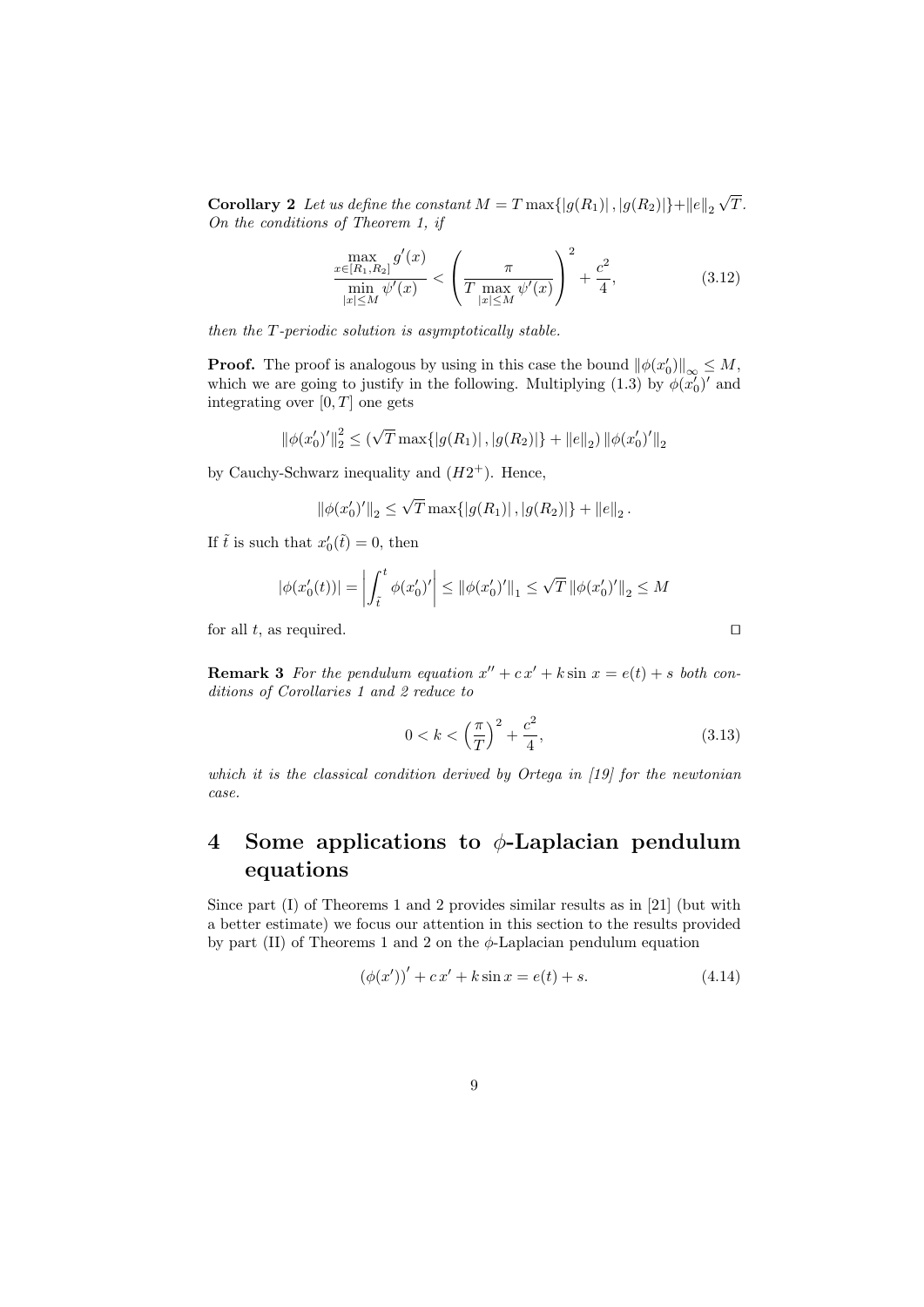### 4.1 The unbounded case

In this subsection we deal with an unbounded operator  $\phi$ , that is  $b = +\infty$ .

**Theorem 3** Let us assume  $(H1)$ ,  $k > 0$ ,  $e \in \tilde{C}_T$  and

$$
2\delta(E) + 2Tk < c\pi.
$$

(Existence and multiplicity) For every

$$
s \in \left] k \sin \left( -\frac{\pi}{2} + \frac{\delta(E) + Tk}{c} \right), k \sin \left( \frac{\pi}{2} - \frac{\delta(E) + Tk}{c} \right) \right[,
$$

equation (4.14) possesses at least two T-periodic solutions  $x_1, x_2$  which satisfy  $-\frac{\pi}{2} < x_1 < \frac{\pi}{2} < x_2 < \frac{3\pi}{2}$ .

(Stability) Under the previous assumptions, if moreover  $(H3)$  holds then  $x_2$ is unstable. If in addition condition (3.11) (or (3.12)) is fulfilled with  $R_1 =$  $-\frac{\pi}{2}$ ,  $R_2 = \frac{\pi}{2}$ , then  $x_1$  is asymptotically stable.

**Proof.** Since  $g(x) = k \sin x$  the existence of  $x_1$  follows from Theorem 1 (II) taking  $R_1 = -\frac{\pi}{2} + \varepsilon$  and  $R_2 = \frac{\pi}{2} - \varepsilon$ , while the existence of  $x_2$  is deduced from Theorem 2 (II) with  $R_1 = \frac{\pi}{2} + \varepsilon$  and  $R_2 = \frac{3\pi}{2} - \varepsilon$ , where  $\varepsilon > 0$  is taken small enough.

On the other hand, the stability results are a direct consequence of Propositions 2 and Corollaries 1 and 2.  $\Box$ 

A direct application of the previous result to the relativistic pendulum

$$
\left(\frac{x'}{\sqrt{1 - \frac{x'^2}{v^2}}}\right)' + cx' + k\sin x = e(t) + s,
$$
\n(4.15)

gives the following corollary.

**Corollary 3** Let us assume  $v, k > 0, e \in \tilde{C}_T$  and

$$
2\delta(E) + 2Tk < c\pi.
$$

(Existence and multiplicity) For every

$$
s \in \left] k \sin \left( -\frac{\pi}{2} + \frac{\delta(E) + Tk}{c} \right), k \sin \left( \frac{\pi}{2} - \frac{\delta(E) + Tk}{c} \right) \right[,
$$

equation (4.15) possesses at least two T-periodic solutions  $x_1, x_2$  which satisfy  $-\frac{\pi}{2} < x_1 < \frac{\pi}{2} < x_2 < \frac{3\pi}{2}$ .

(Stability) Under the previous assumptions,  $x_2$  is unstable. Moreover,  $x_1$  is asymptotically stable provided that

$$
k\left(1+\frac{H^2}{v^2}\right)^{\frac{3}{2}} < \left(\frac{\pi}{T}\right)^2 + \frac{c^2}{4},\tag{4.16}
$$

being  $H = \min \left\{ kT + ||e||_2 \right\}$  $\sqrt{T}$ ,  $2T + \delta(E) + c\pi$ .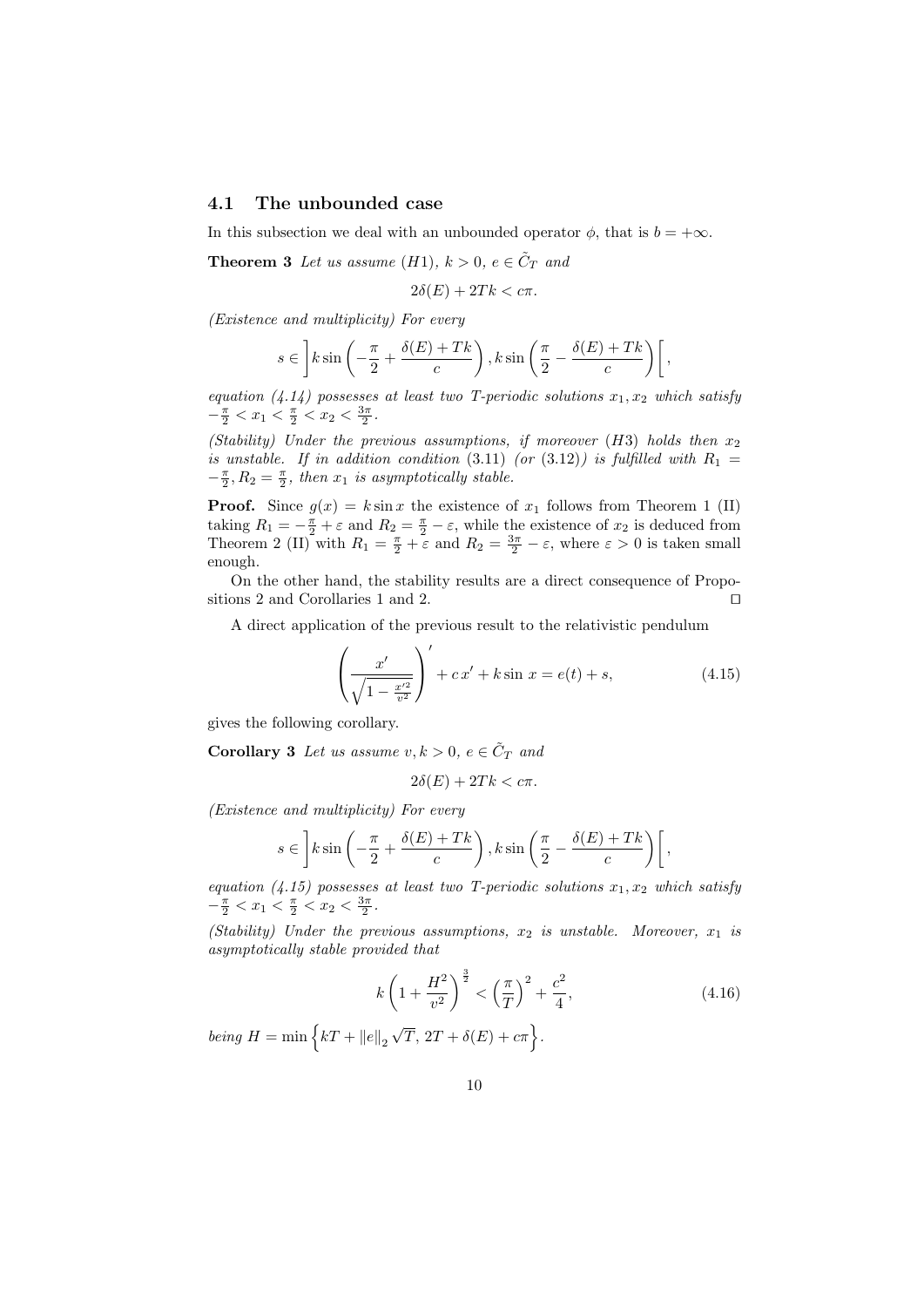Proof. The existence condition is clear. For the stability, we can use the explicit bounds  $R_1 = \frac{\pi}{2}, R_2 = \frac{3\pi}{2}$  of the solution  $x_2$  in order to compute explicitly conditions  $(3.11)$  and  $(3.12)$ . For such conditions, the constants  $M, A, B$  can be computed and it turns out that

$$
M = kT + ||e||_2 \sqrt{T}, \quad B - A = 2T + \delta(E) + c\pi.
$$

Then  $H = \min \{M, B - A\}$ . On the other hand, the inverse of the relativistic laplacian is  $\psi(z) = \frac{z}{\sqrt{1+\frac{z^2}{v^2}}}$ . Now, it is easy to verify that condition (4.16) condenses  $(3.11)$  and  $(3.12)$  into a single expression.

**Remark 4** In the newtonian limit case  $v = +\infty$  condition (4.16) reduces to (3.13).

It is interesting to point out that our results are new even for the newtonian pendulum. Let us review some known results. For the classical pendulum equation

$$
x'' + cx' + k\sin x = e(t) + s,
$$
\n(4.17)

it is proved in [15], that (4.17) is non-degenerate and  $s = 0 \in I_e$  under the condition

$$
T\left\|e\right\|_{2} < c\pi\sqrt{3},\tag{4.18}
$$

and in [21] assuming

$$
T(2T + c\pi + \delta(E)) < 2\sqrt{3}.\tag{4.19}
$$

Note that in the last inequality the  $2\sqrt{3}$  can be improved up to 4 by using part (II) of Theorems 1 and 2.

Finally, the main result of [8] asserts that if (4.17) is non-degenerate,  $s \in \mathbb{R}$ int $\mathcal{I}_e$  and

$$
k < \max \left\{ \frac{c^2}{4} + \frac{\pi^2}{T^2}, \frac{\pi}{T} \sqrt{c^2 + \frac{\pi^2}{T^2}} \right\},\
$$

then (4.17) has at least one unstable T-periodic solution and one asymptotically stable T-periodic solution.

As a consequence of Theorem 3 we obtain the following alternative multiplicity result, which moreover gives us an explicit estimate of the solvability interval, bounds for the solutions as well as information about their stability.

#### Corollary 4 If

$$
2\delta(E) + 2Tk < c\pi,
$$

then for every

$$
s \in \left] k \sin \left( -\frac{\pi}{2} + \frac{\delta(E) + Tk}{c} \right), k \sin \left( \frac{\pi}{2} - \frac{\delta(E) + Tk}{c} \right) \right[,
$$

equation (4.17) possesses two different solutions  $x_1, x_2$  which verify  $-\frac{\pi}{2} < x_1 <$  $\frac{\pi}{2} < x_2 < \frac{3\pi}{2}$ . Moreover,  $x_1$  is asymptotically stable and  $x_2$  is unstable.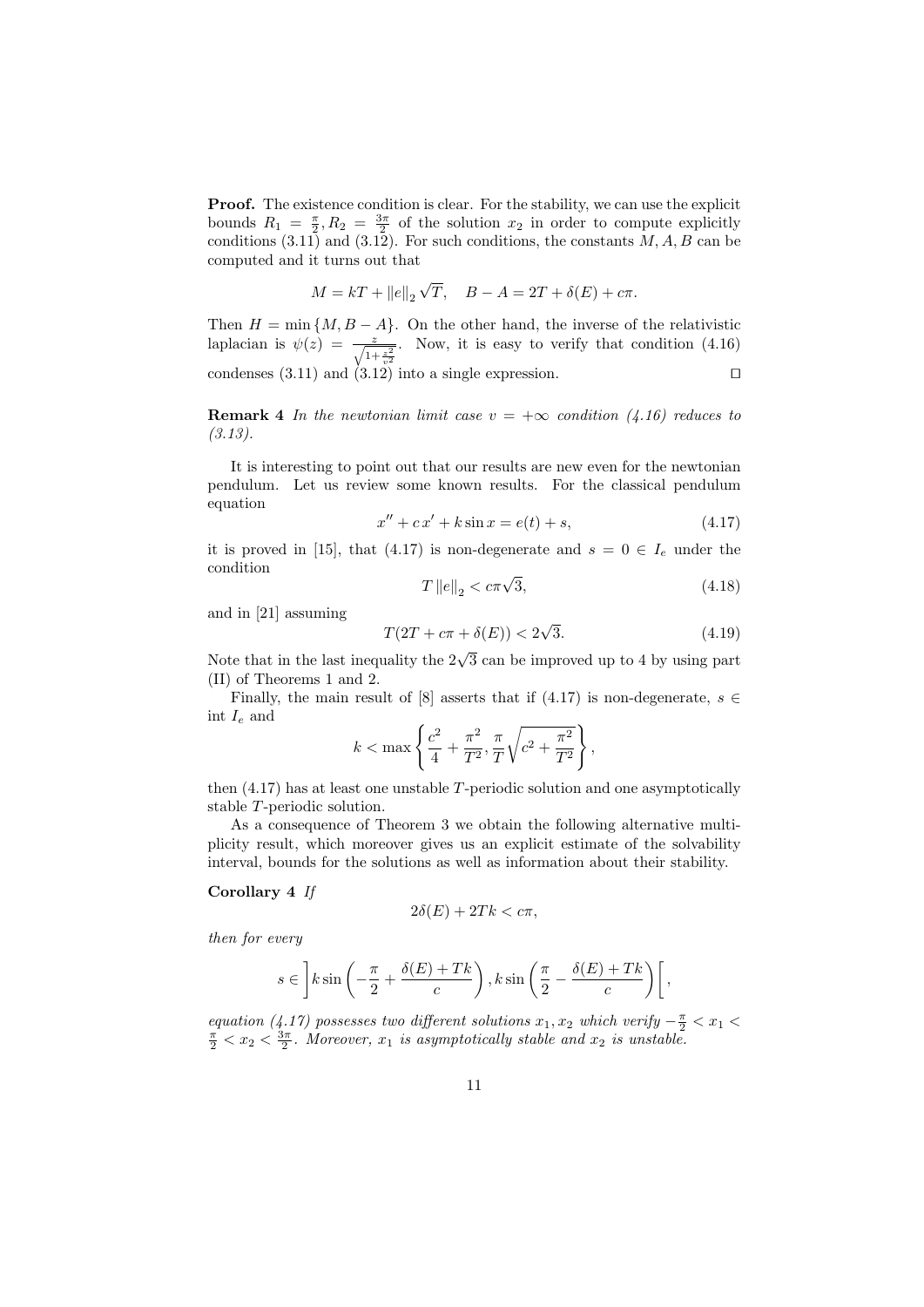**Proof.** It follows from Theorem 3 taking into account that condition  $2\delta(E)$  +  $2Tk < c\pi$  implies that

$$
k<\frac{c}{2}\frac{\pi}{T}\leq \frac{\pi^2}{T^2}+\frac{c^2}{4}<\frac{2\pi^2}{T^2}+\frac{c^2}{4},
$$

and then condition  $(3.10)$  is fulfilled (see Remark 3).

### 4.2 The bounded case

In the analysis of a bounded  $\phi$ -Laplacian operator  $\phi : \mathbb{R} \to ]-b, b[$  with  $b < +\infty$ we need to impose an additional condition, namely  $B - A < b$ .

**Theorem 4** Let us assume that  $\phi : \mathbb{R} \to ]-b, b[$  with  $b < +\infty$  and  $k > 0$ ,  $e \in \tilde{C}_T$  verify

$$
2T + c\pi + \delta(E) < b,\tag{4.20}
$$

and

$$
2\delta(E) + 2Tk < c\pi. \tag{4.21}
$$

(Existence and multiplicity) Then for each

$$
s \in \left] k \sin \left( -\frac{\pi}{2} + \frac{\delta(E) + Tk}{c} \right), k \sin \left( \frac{\pi}{2} - \frac{\delta(E) + Tk}{c} \right) \right[,
$$

equation (4.14) has at least two T-periodic solutions  $x_1, x_2$  which satisfy  $-\frac{\pi}{2}$  <  $x_1 < \frac{\pi}{2} < x_2 < \frac{3\pi}{2}$ .

(Stability) If moreover (H3) holds then  $x_2$  is unstable. If in addition condition (3.11) (or (3.12)) is fulfilled with  $R_1 = -\frac{\pi}{2}$ ,  $R_2 = \frac{\pi}{2}$ , then  $x_1$  is asymptotically stable.

**Proof.** Since  $g(x) = k \sin x$  and  $b = 1$  condition (4.20) implies that  $B - A < b$ when  $R_1 = -\frac{\pi}{2} + \varepsilon$  and  $R_2 = \frac{\pi}{2} - \varepsilon$ , and  $\tilde{B} - \tilde{A} < b$  if  $R_1 = \frac{\pi}{2} + \varepsilon$  and  $R_2 = \frac{3\pi}{2} - \varepsilon$ , for small enough  $\varepsilon > 0$ . Now the theorem follows from the same arguments than those of the proof of Theorem 3.  $\Box$ 

Now, a direct corollary can be written for the pendulum equation

$$
\left(\frac{x'}{\sqrt{1+x'^2}}\right)' + cx' + k\sin x = e(t) + s,
$$
\n(4.22)

with the one-dimensional mean curvature operator  $\phi_m(z) = \frac{z}{\sqrt{1+z^2}}$  for all  $z \in \mathbb{R}$ . We omit further details.

**Corollary 5** Let us assume  $c > 0$ ,  $k > 0$ ,  $e \in \tilde{C}_T$ ,

$$
2T + c\pi + \delta(E) < 1,
$$

and

$$
2\delta(E) + 2Tk < c\pi.
$$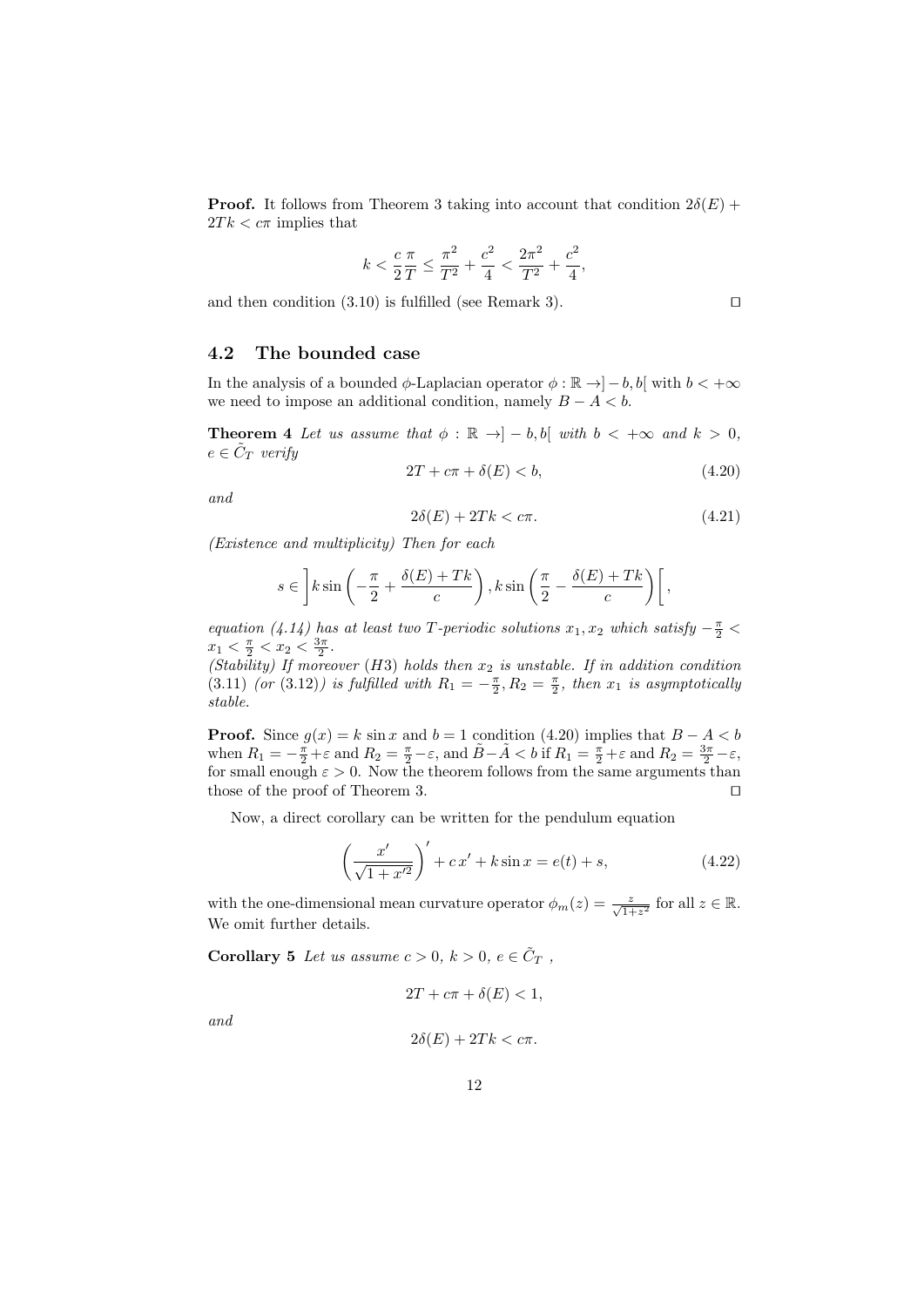(Existence and multiplicity) For every

$$
s \in \left] k \sin \left( -\frac{\pi}{2} + \frac{\delta(E) + Tk}{c} \right), k \sin \left( \frac{\pi}{2} - \frac{\delta(E) + Tk}{c} \right) \right[,
$$

equation (4.22) possesses at least two T-periodic solutions  $x_1, x_2$  which satisfy  $-\frac{\pi}{2} < x_1 < \frac{\pi}{2} < x_2 < \frac{3\pi}{2}$ .

(Stability) Under the previous assumptions,  $x_2$  is unstable. Moreover,  $x_1$  is asymptotically stable provided that

$$
k < \left(\frac{\pi}{T}\right)^2 \left(1 - H^2\right)^3 + \frac{c^2}{4},\tag{4.23}
$$

being  $H = \min \left\{ kT + ||e||_2 \right\}$  $\sqrt{T}$ ,  $2T + \delta(E) + c\pi$ .

Acknowledgements. We would like to thank professor R. Ortega for his useful comments about this paper.

### References

- [1] H. Amann, Ordinary differential equations. An introduction to nonlinear analysis, (1990), Walter de Gruyter.
- [2] C. Bereanu, P. Jebelean and J. Mawhin, Periodic solutions of pendulumlike perturbations of singular and bounded  $\Phi$ -Laplacians, *Journal of Dy*namics and Differential Equations, 22 (2010), 463-471.
- [3] C. Bereanu and J. Mawhin, Existence and multiplicity results for some nonlinear problems with singular  $\phi$ -Laplacian, *J. Differential Equations*, 243 (2007), 536-557.
- [4] C. Bereanu and J. Mawhin, Multiple periodic solutions of ordinary differential equations with bounded nonlinearities and  $\phi$ -Laplacian, NoDEA, 15 (2008), 159-168.
- [5] C. Bereanu and J. Mawhin, Boundary value problems for some nonlinear systems with singular  $\phi$ -Laplacian, *J. Fixed Point Theory Appl.*, 4 (2008), 57–75.
- [6] C. Bereanu and P. J. Torres, Existence of at least two periodic solutions of the forced relativistic pendulum, to appear in Proc. Am. Math. Soc.
- [7] H. Brezis and J. Mawhin, Periodic solutions of the forced relativistic pendulum, Differential Integral Equations 23, (2010), 801-810.
- [8] J. Čepička, P. Drábek and J. Jenšíková, On the stability of periodic solutions of the damped pendulum equation, J. Math. Anal. Appl., 209 (1997), 712-723.